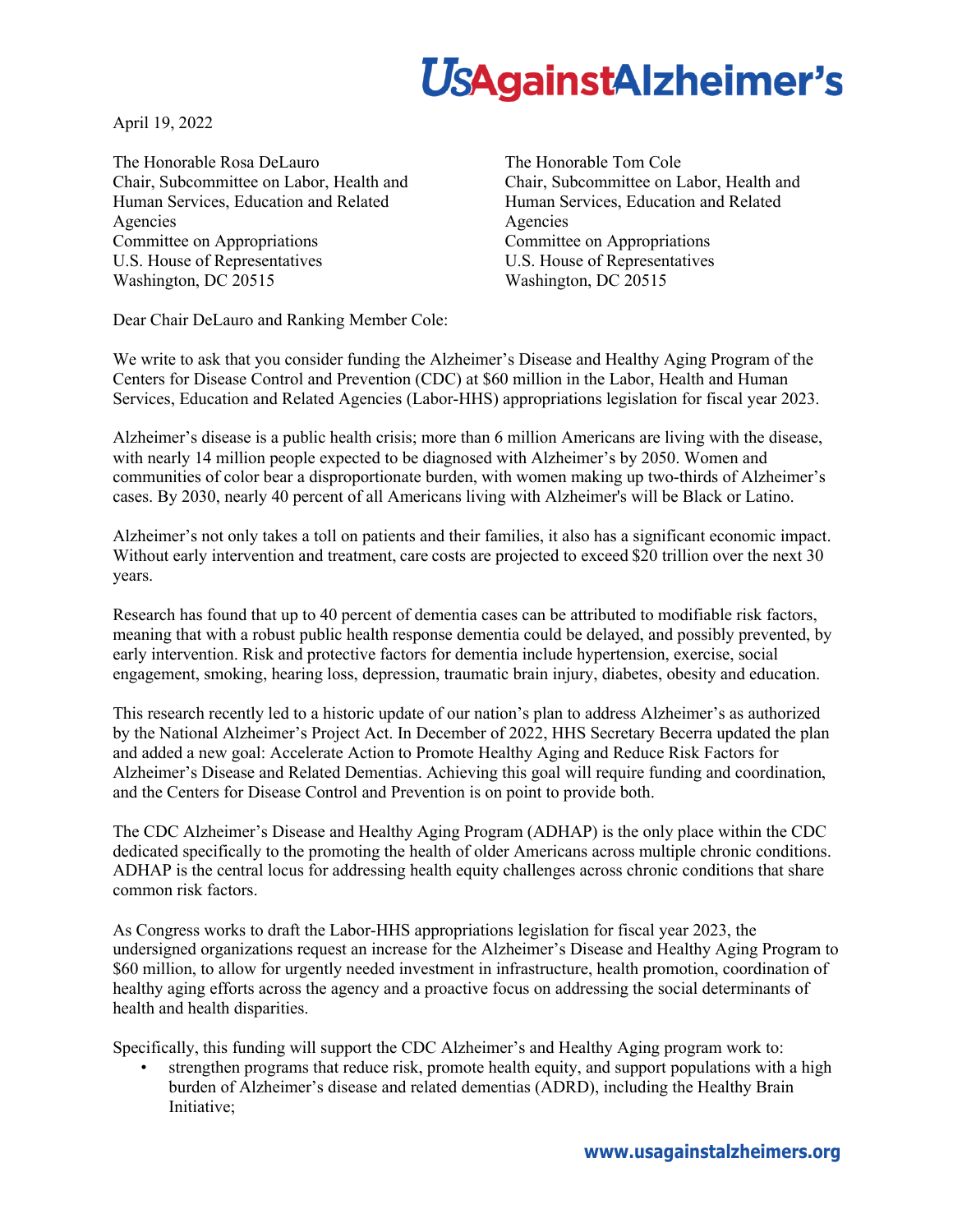- build public health infrastructure through BOLD Act initiatives that increase early detection and diagnosis, reduce risk, and support dementia caregiving;
- expand capacity in state, tribal and territorial public health departments to promote the health of older adults within an age-friendly public health system;
- coordinate the implementation of the new, sixth goal of the National Alzheimer's' Plan to Accelerate Action to Promote Healthy Aging and Reduce Risk Factors for Alzheimer's Disease and Related Dementia;
- fund applied research and translation for public health practice;
- support public health strategies for addressing the social determinants of health that contribute to disparities in healthy aging and brain health.

The Administration and the scientific community have identified Alzheimer's disease (the most common form of dementia) as a priority area – with good reason. Dementia ranks at the top of fears of aging Americans and is on track to triple by 2060. It is the only top-10 cause of death in the U.S. With no known cure. ADRD research is critical, particularly because ADRD is a public health challenge that is intricately connected to other chronic conditions.

Significant investment is needed to ensure that we are increasing not only lifespan but also health span. Any efforts to improve pandemic preparedness and prevent the spread of infectious disease must also include efforts to prevent chronic disease, address health disparities and, ultimately, improve underlying health and wellness for older Americans.

Thank you for your consideration of this request to increase support for the CDC's work to promote healthy aging and reduce the risk of Alzheimer's disease and other dementias. If you have questions, please do not hesitate to contact Niles Godes at NGodes@UsAgainstAlzheimers.org.

Sincerely,

AgeWell Middle Tennessee Aging Life Care Association® Alliance for Aging Research Alzheimer's Association The Alzheimer's Drug Discovery Foundation Alzheimer's Impact Movement (AIM) Alzheimer's Los Angeles Alzheimer's New Jersey Alzheimer's Orange County Alzheimer's San Diego American Association on Health and Disability American Heart Association American Medical Women's Association American Psychological Association American Public Health Association American Society on Aging Association of Schools and Programs of Public Health Association of State and Territorial Health Officials Association of Nurses in AIDS Care Azusa Pacific University Banner Alzheimer's Institute Blue Monarch Health, PLLC Brain Health Initiative, Inc.